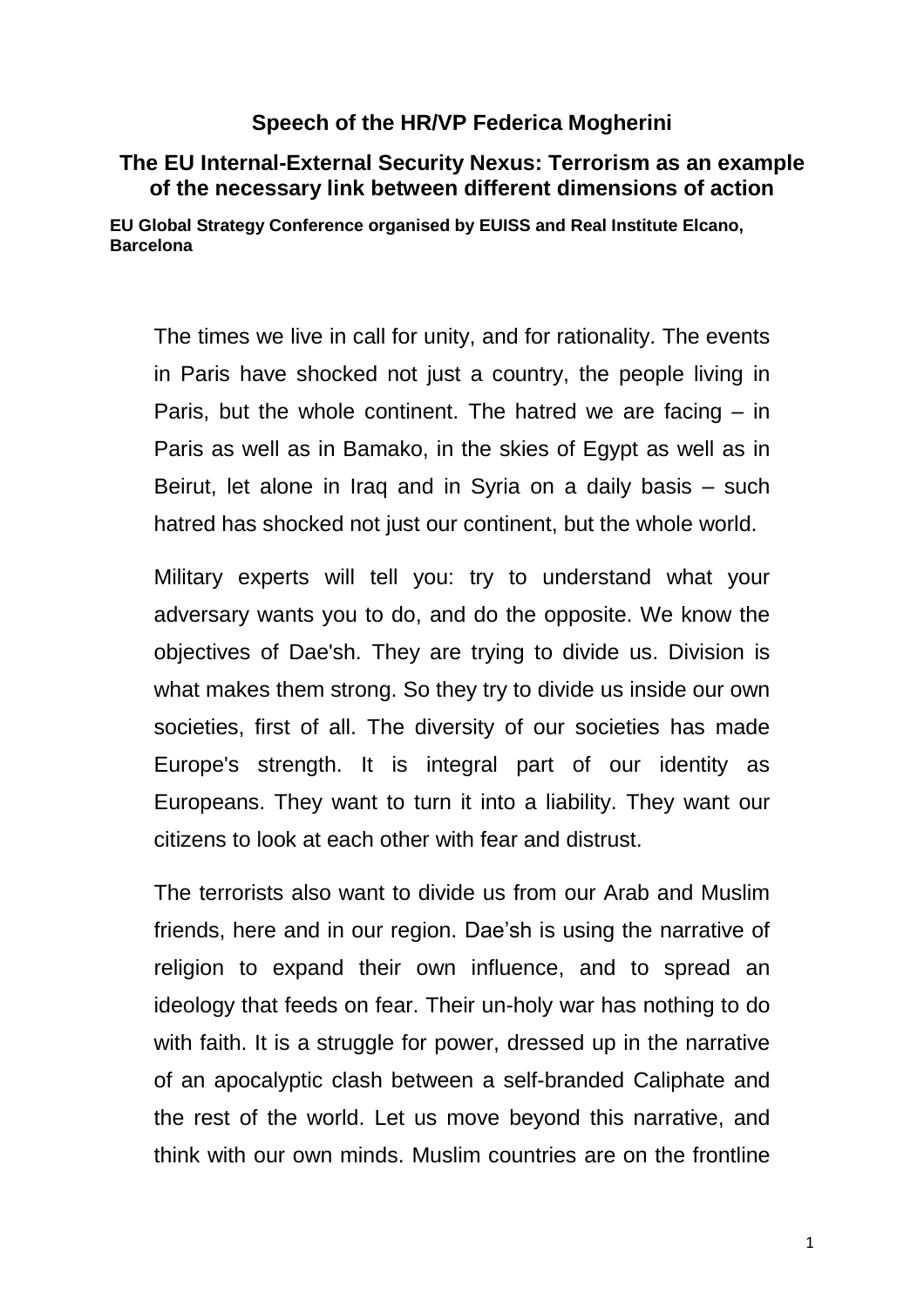of the fight against Dae'sh. Muslims are the first victims of Dae'sh. As a friend told me a few days ago, a minister of a country that knows terrorism well: they attack mosques, how can they claim to be fighting for religion? It's a pure, traditional, old, and dirty fight for power. Nothing exciting, nothing new. Nothing special.

Thirdly, the terrorists want to divide the international community. They want our reaction to be disordered. They hope we will act irrationally. We know what the way forward is: only a pacified Syria – heading towards national reconciliation – can lay the ground for a long lasting defeat of Dae'sh. And a pacified Syria calls for a united international community. An international community that joins forces, to bring all the relevant actors to the table, and to bridge their differences.

What happened on the Turkish-Syrian border two days ago is serious. But, as I told to both the Turkish and the Russian foreign ministers, we cannot throw to the wind months of common work. We need unity more than ever. If we gave up our efforts to start off a political transition, we would only be playing Dae'sh game.

There is one mistake we must not make, one mistake we cannot afford today. We cannot act impulsively. We cannot act without a strategy, a vision on what we want to achieve, and how we want to get there. This is exactly what we are trying to do drafting a new European Global Strategy. The Strategy will not address each and every conflict in today's world – this is not the point and it would make it quite long, I'm afraid. The new Global Strategy will describe the priorities and the principles of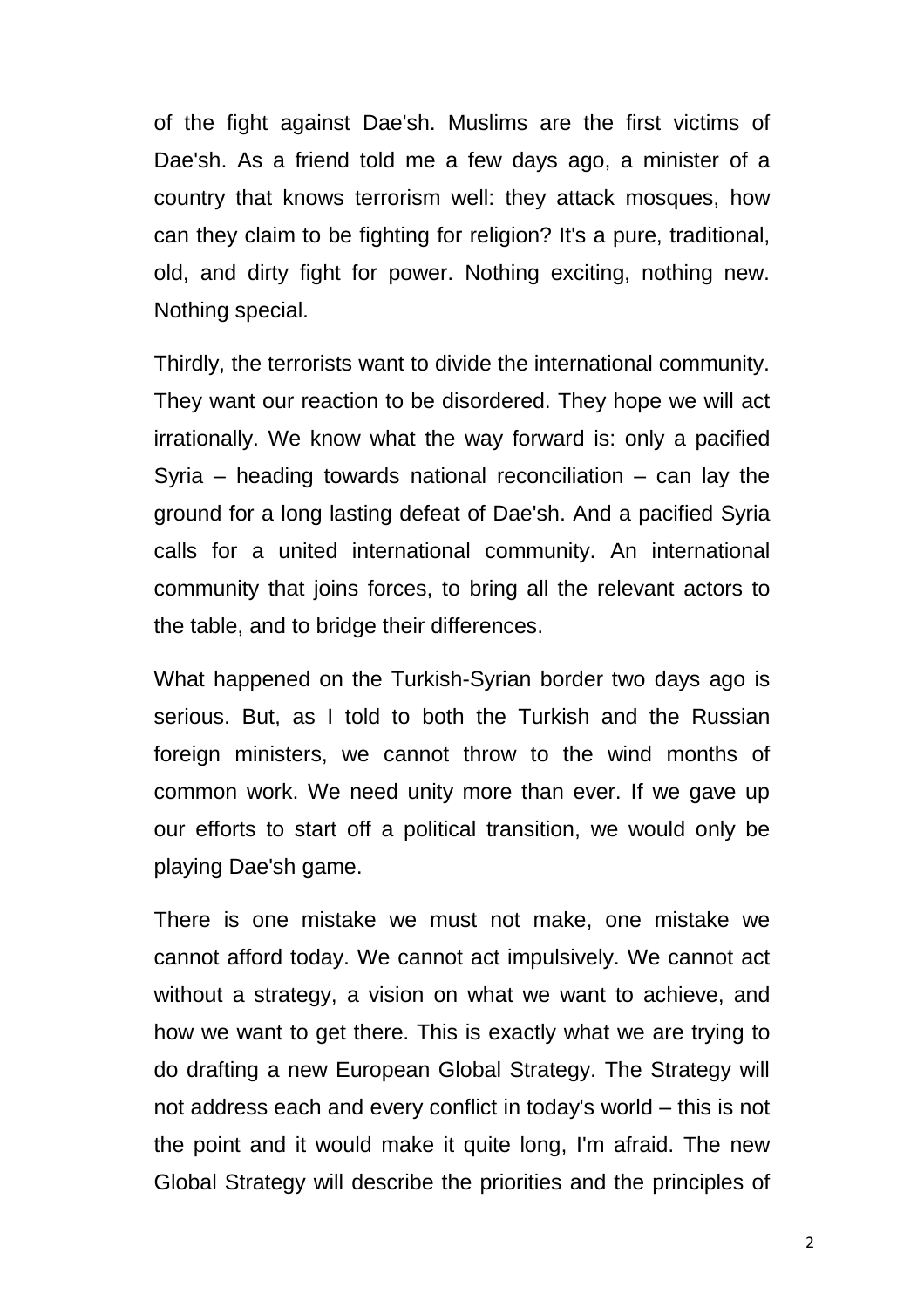our external action, knowing that internal and external actions have many points in common.

A starting point for our work is the close link between our internal and external policies and the effect this has on our security. In a country like Spain, you have witnessed to the evolution of terrorism – from a mostly internal issue to a new situation, when the international dimension of terror is much more evident. The first European capital to be targeted was Madrid. Today, foreign policy is no longer what happens in a far-away place. It affects our own life every day. This means that foreign policy can no longer be the exclusive domain of diplomats and policy makers: foreign policy concerns us all.

Dealing with this brave new world is no easy task. Opposite attitudes have shaped our European debate. We have experienced the temptation, in the last years, to behave like a "regional policeman", taking the whole weight of our region on our shoulders. And not always with the right answers. On the opposite side of the debate, many have suggested that we try to lock ourselves inside our borders, hiding behind walls or fences. In times of crisis, it is tempting to turn inwards. To stick our heads in the sand and hope problems will pass. None of these attitudes work.

The Global Strategy is also about finding the right way between these two poles. So let me try to sketch out a few ideas which might help us find our way. I will focus on two main principles. One is consistency, the other is responsible engagement.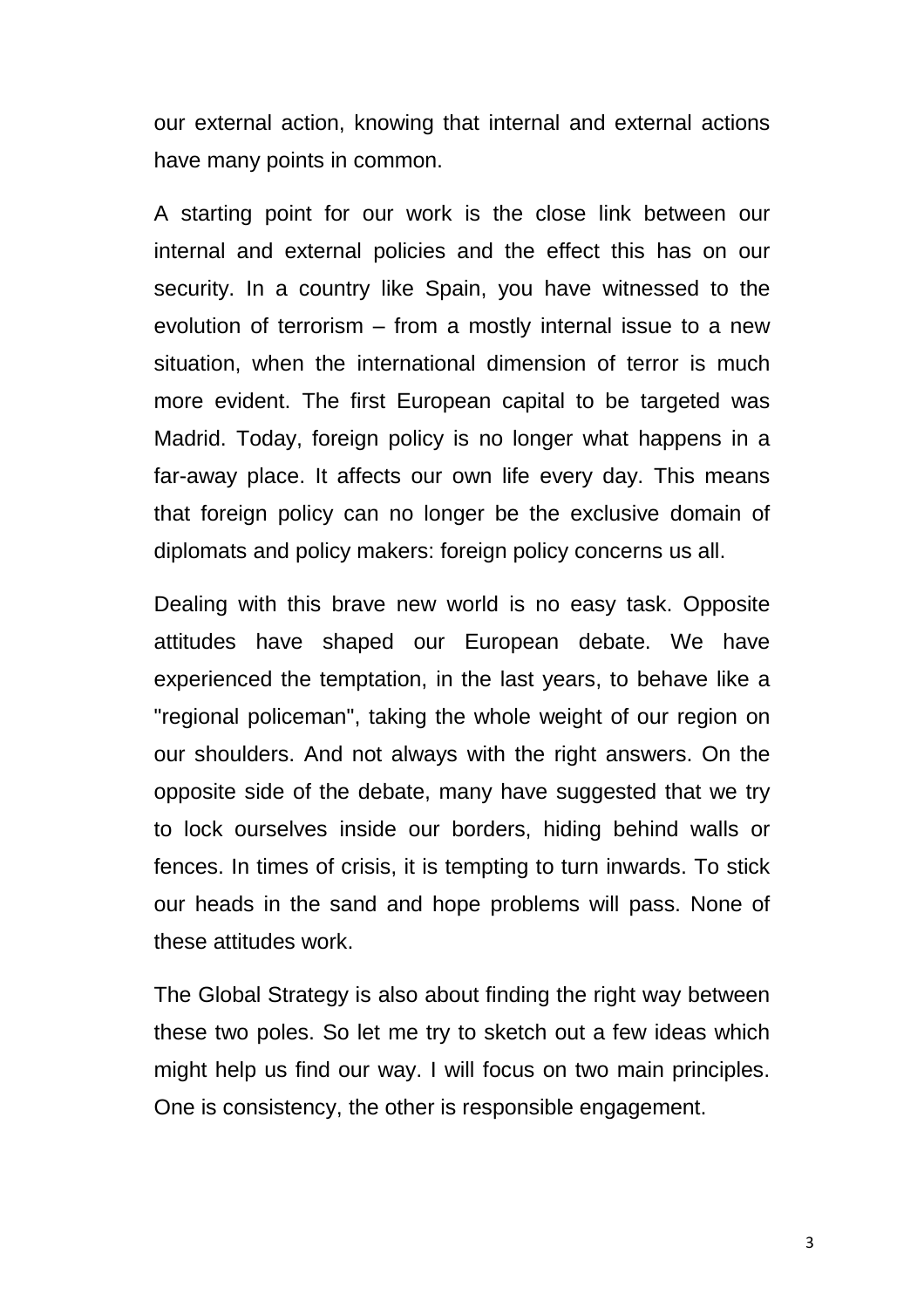Consistency means that our external and our internal action must be guided by the same interests and the same values. Take the refugee crisis. The image of a frightened Europe has only weakened our international standing. The refusal by someone to welcome a relatively small number of refugees has hurt our international credibility. There are much more refugees in Africa than there are in Europe: seven hundred thousand in Ethiopia, half a million in Kenya, and these countries' GDP is obviously not comparable with ours. How can we tell them to take care of their own refugee crisis, if we don't manage to address our own crisis properly? I would like to thank Spain for its balanced approach.

We are working to make sure the internal and external side of our policies are consistent. My own job combines internal and external responsibilities, as it brings together the role of High Representative with that of Vice President of the Commission. Since taking office I have convened a monthly meeting of all the Commissioners in charge of a portfolio with an external dimension – which is now almost everybody, from transport to health, from climate and energy to development. We have to put all of this together. And I can tell you the entire EU leadership has placed great emphasis on combining forces and working as a team, which is a challenge in itself.

But this is not just about Brussels, and the European institutions. It is about Member States and citizens, and the whole of our societies. And it's not easy: think of the terrorists' strategy. They want our States to be more repressive, and our societies to break up. Will we fall into their trap, or will we stick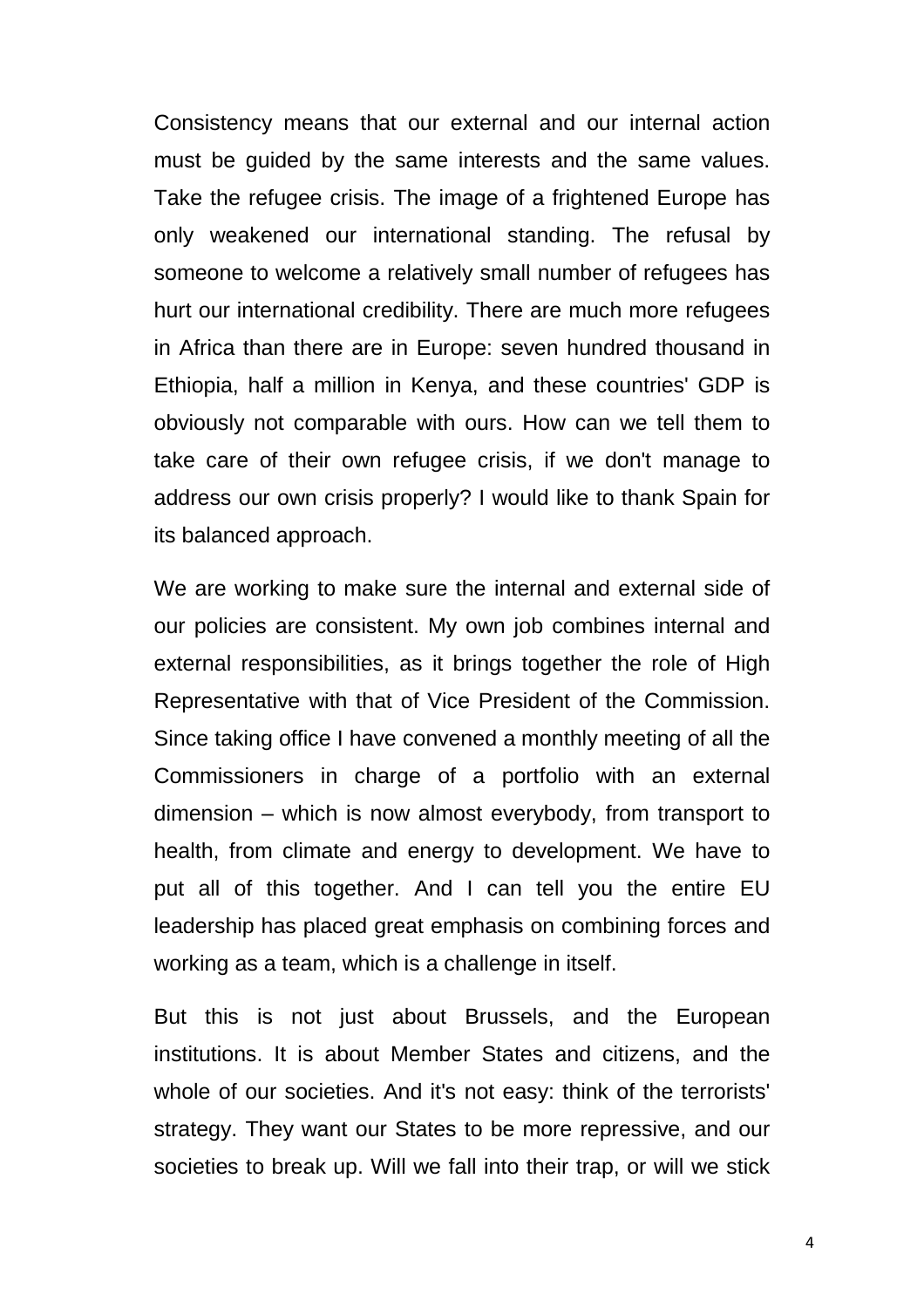to our own values? Can we uphold a European identity that inspires people around the globe to join us, rather than fight us?

Our dream of open borders in our Union is one of Europe's great achievements, a great achievement we now see questioned. So we need to ask ourselves some serious questions. Can we have open borders without sharing intelligence that is crucial to our mutual security?

Last week's meeting of Justice and Home Affairs ministers decided to step up information sharing, to look into developing a European system of keeping track of passenger names, to keep even closer control of firearms that circulate in our union and tackle terrorist financing. From January 2016 we will have a European Counter Terrorism Centre run by Europol, working as a hub for the exchange of terrorism related information, including on foreign fighters. The centre will have also a specific unit dedicated to identify, track and tackle violent messages on the web.

Fighting Dae'sh and other extremists groups is about Syria and Iraq, it's about Libya and the Sahel, but it is also about what we do right here at home. And we see it very clearly in these difficult weeks. It is about helping young people find good jobs, and finding a place in our societies for those who feel alienated and left out. It's about sending a message of unity, of belonging, of inclusion. Defeating the terrorists' threat is our project, internally and externally.

5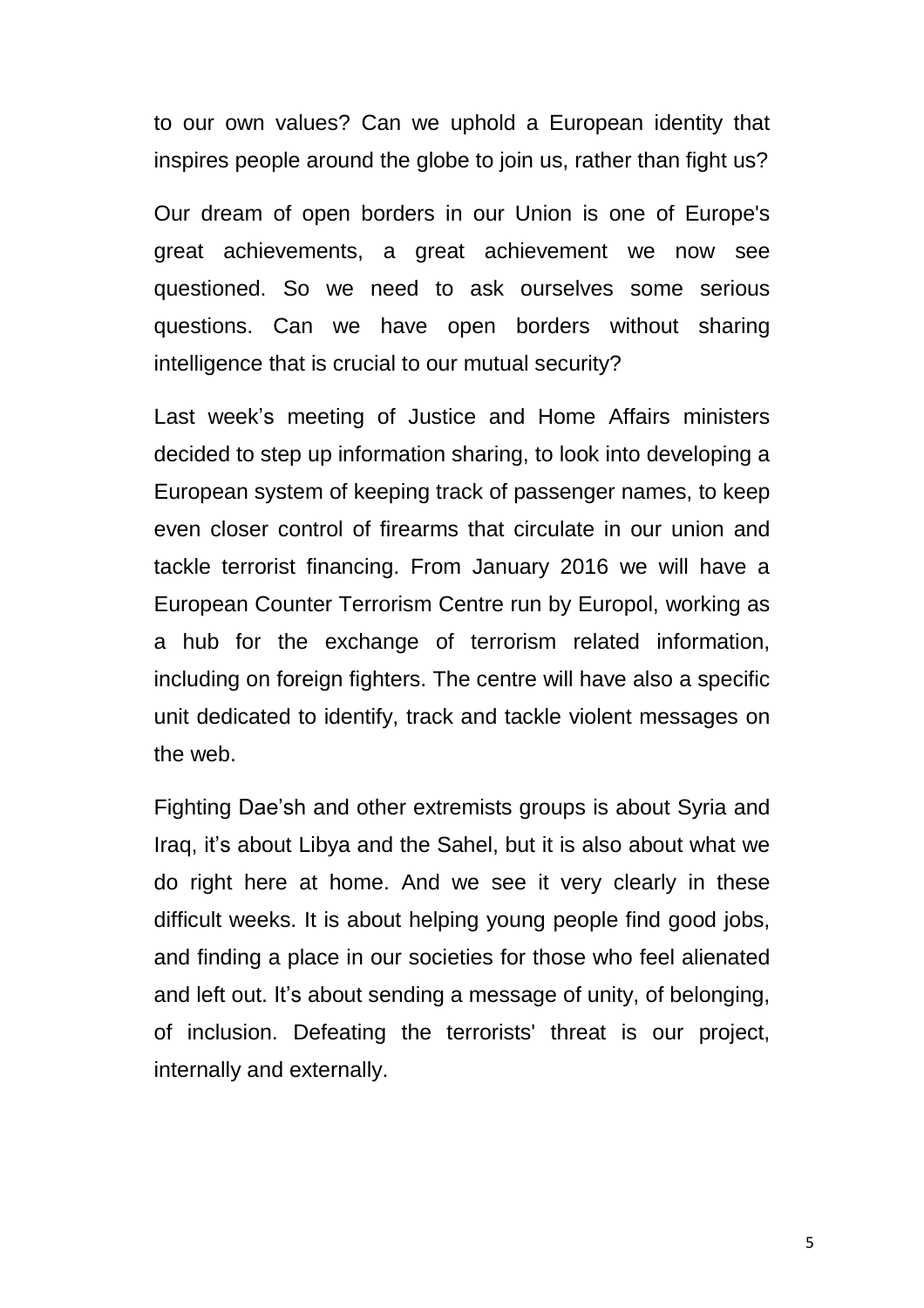We cannot shy away from our responsibility, that is consistency. On our external work, the second principle I'd like to talk about is engagement. In today's world there is no way we can isolate ourselves from the outer world. We cannot "fence out" our problems. Europe needs to engage, inside our region and beyond. Engagement is our key, our core interest.

But such engagement cannot be solitary. No power in the world can carry the whole world on its shoulders. Many have tried, and all have failed. So Europe must promote a new kind of engagement, a more responsible one – humble and proud at the same time. The two things can go together very well. Our culture tells us.

Responsible engagement goes together with partnership. As I said before, unity is crucial. It is crucial at the global level, where we need to invest all our resources in making multilateralism work. And this can never be taken for granted, it requires hard work. But it is crucial at the regional level, where medium-sized powers often hold the key to peace, and have to be recognized as powers. And it is crucial at the local level, on the ground, where we must find the right partners to promote democracy, stability, national reconciliation.

These are some of the ideas we are discussing as we work on our Global Strategy. But let me confess that the reason why I am here is not to update you on the work we are doing in Brussels. A strategy for Europe cannot be written only in the EU institutions. It must come from our European society: the process has to be as inclusive as we can, as open as our societies can be.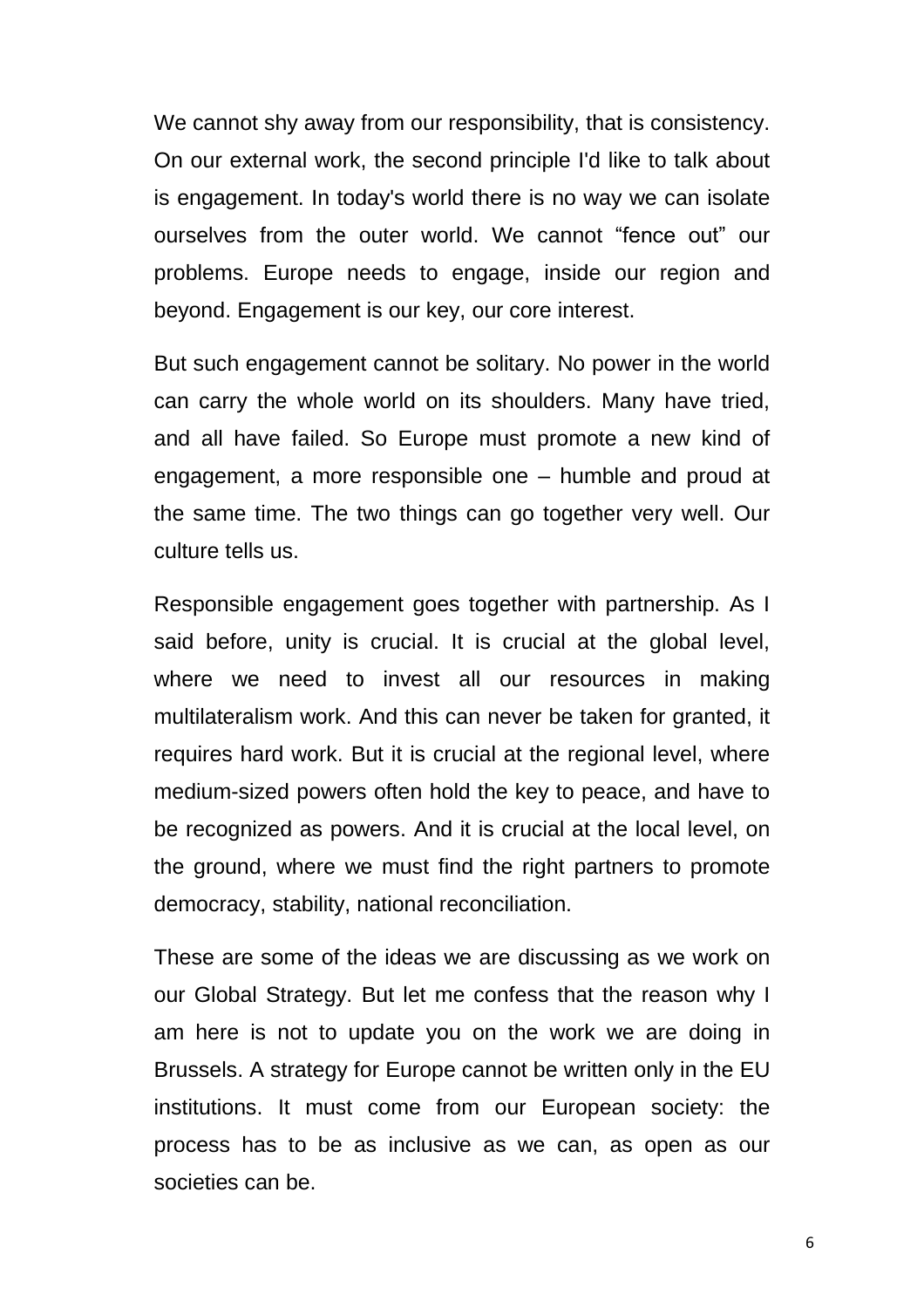Today, wherever I go, I see that there is a greater demand for Europe. I know this sounds weird today. Still, I believe our citizens understand very well that Europe holds the key to solving many of our current problems. This means all of us, and I mean all of us, need to take on the responsibility to answer their calls. It's not only Brussels or capital cities. This includes Member States – that are sometimes all too quick to blame current problems on a lack of response from 'Brussels', as if Brussels and the European Union were not also the Member States. The time for the blame game is over. It is time we all take our own responsibilities and do what we can to make our Union more effective, and stronger.

This means also to change. The best way to make institutions stronger is to change them. We should not be afraid of change, on the contrary, we should be afraid of the lack of change. Our Union will change or will die.

That is why we want to carry our work on the Global Strategy forward and outward to Member States, to our partners around the globe and, crucially, to you – the policy experts and the wider public. We all have a role to play in it.

This strategy is not only about foreign policy; it can be and must be about us as Europeans. About who we are, how we work together and what we share as Europeans. It is about shaping a European public opinion, on how we see the world, and how we want the world to see us. It is about our common European interest. It is about our role in the world, but it is also about us. About shaping a common European sense of direction and